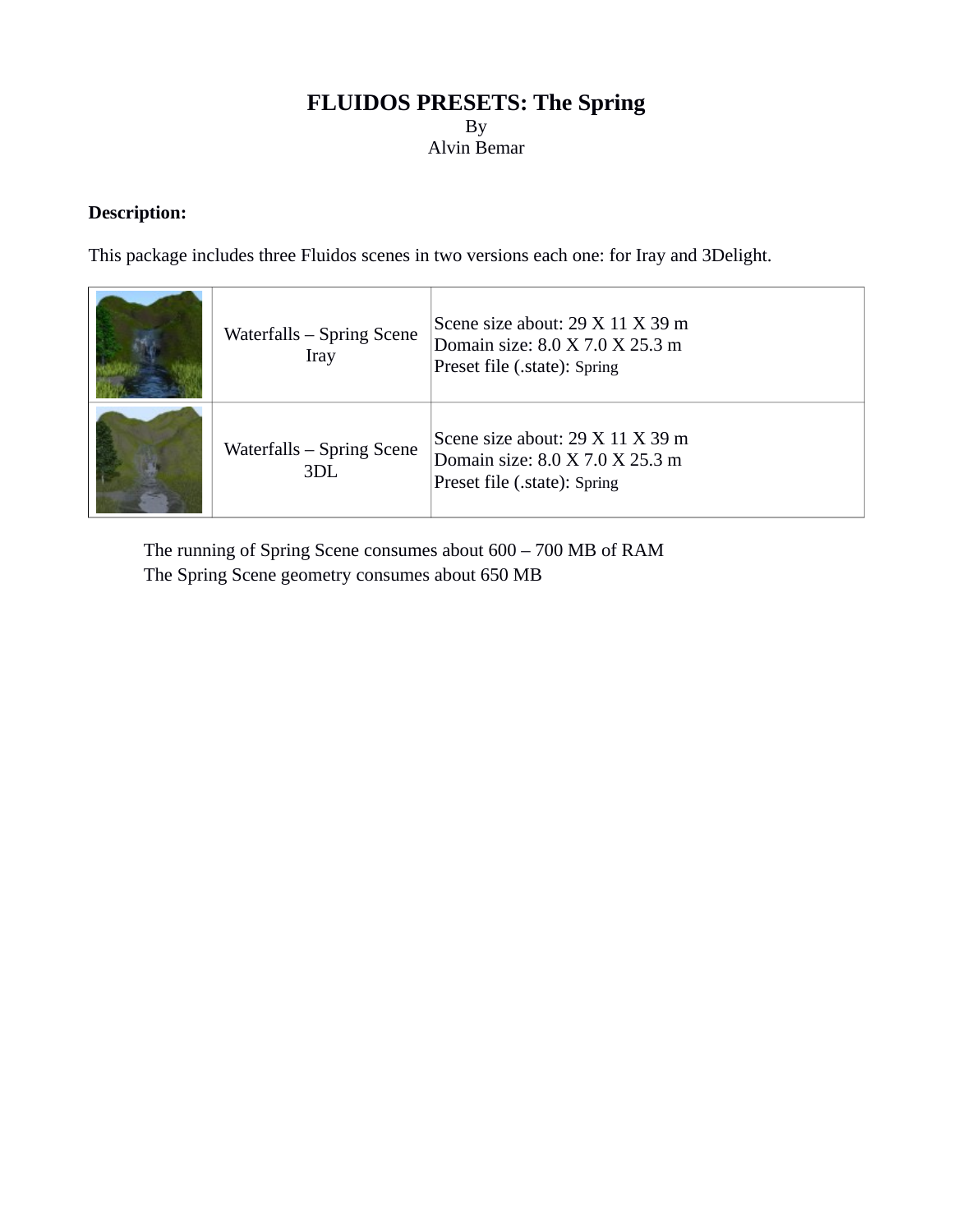#### **How to use the preset scenes:**

- 1. Load the scene.
- 2. You'll find the *Domain* and *Meshers*, as in the following image:



- 3. The Domain points to its corresponding .state file, and points to a default *Baked files folder.* You don't need to select a new folder, but you can do it if you prefer to.
- 4. Add all the additional objects you wish to be in the scene. If you want any of them to interact with the fluid, parent it to the *Fluidos Domain* you wish.
- 5. If you want only the initial frame, run now the simulation, enable the *Start from preset* button
- 6. Enable the *Meshers.*

### **For more than one frame:**

- 1. Before running the simulation, set the desired *Number of frames* in the *Domain* properties.
- 2. For each *Mesher*, set the *Completion* property to 100 % at the last desired frame.
- 3. Run the simulation in the *Domain* and then enable the *Meshers*.